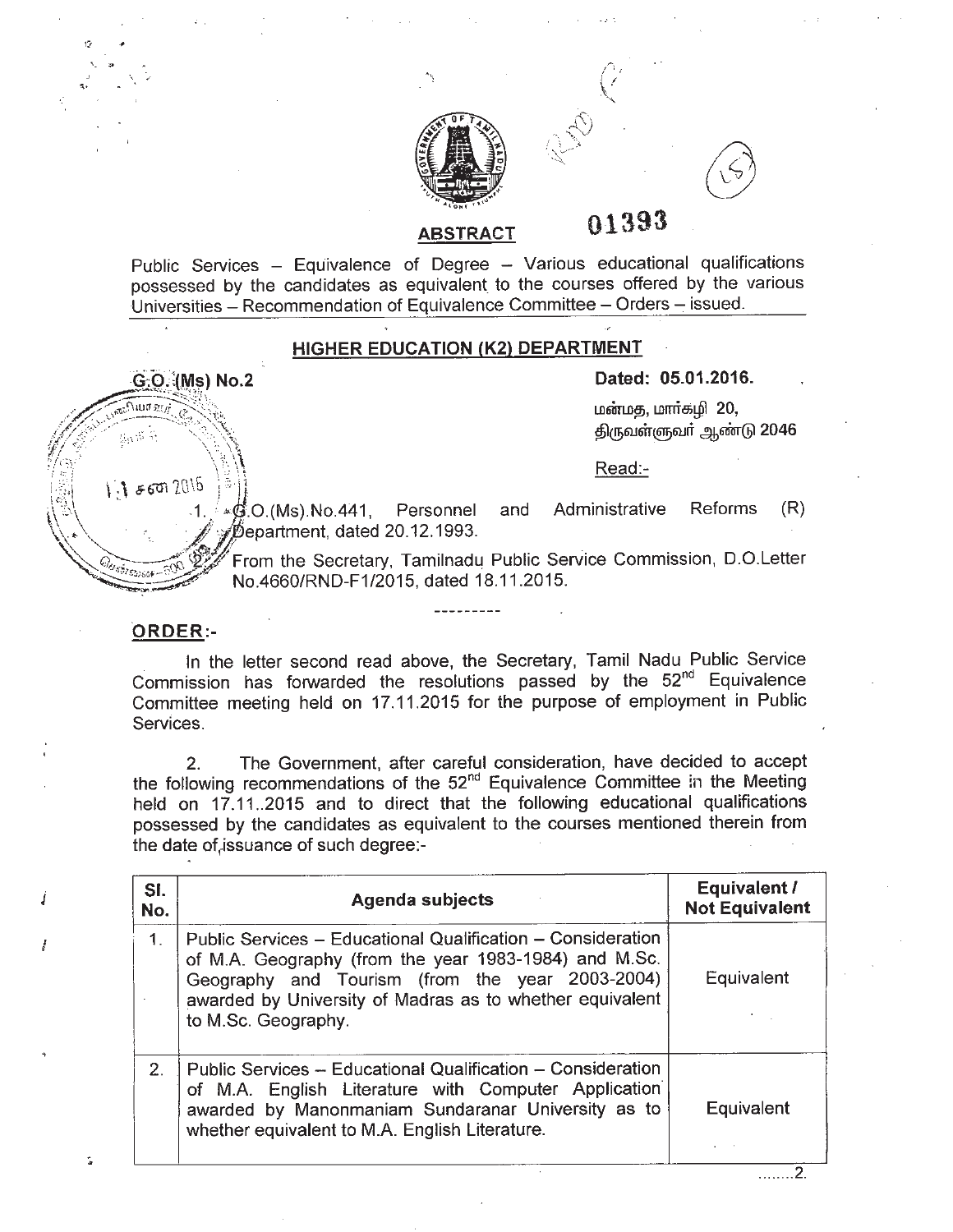| 3.             | Public Services - Educational Qualification - Consideration<br>of M.A. English Literature Language and Communication<br>awarded by Vels <sup>tig</sup> niversity as to whether equivalent to<br>M.A. English.            | Equivalent        |
|----------------|--------------------------------------------------------------------------------------------------------------------------------------------------------------------------------------------------------------------------|-------------------|
| 4.             | Public Services - Educational Qualification - Consideration<br>of M.Com. awarded by Bharathiar University as to whether<br>equivalent to M.Com with Computer Application degree.                                         | Equivalent        |
| 5.             | Public Services - Educational Qualification - Consideration<br>of (i) B.Sc. (Computer and Information Technology)<br>awarded by Manonmaniam Sundaranar University as to<br>whether equivalent to B.Sc. Computer Science. | <b>Equivalent</b> |
|                | and                                                                                                                                                                                                                      |                   |
|                | $\overline{ii}$<br>B.Sc. (Information<br>Technology)<br>awarded<br>by<br>Manonmaniam Sundaranar University<br>as to whether<br>equivalent to B.Sc. Computer Science.                                                     | Equivalent        |
| 6.             | Public Services - Educational Qualification - Consideration<br>of B.Sc. Applied Science (Computer Technology) awarded<br>by Bharathiar University as to whether equivalent to B.Sc.<br>Computer Science.                 | Equivalent        |
| 7 <sub>1</sub> | Public Services - Educational Qualification - Consideration<br>of B.Ed. Degree awarded by the following Universities as to<br>whether equivalent to B.Ed. of Tamil Nadu Teachers<br><b>Education University:-</b>        |                   |
|                | 1. Tumkur University, Tumkur                                                                                                                                                                                             | Equivalent        |
|                | 2. Periyar Maniammai University, Thanjavur.                                                                                                                                                                              | Equivalent        |
|                | Dr. M.G.R. Educational & Research Institute<br>3.                                                                                                                                                                        | Equivalent        |
|                | Dhakshina Bharat Hindi Prachar Sabha, Chennai.<br>4.                                                                                                                                                                     | Equivalent        |
|                | 5.<br>University of Mysore, Mysore                                                                                                                                                                                       | Equivalent        |
|                | <b>Pondicherry University</b><br>6.                                                                                                                                                                                      | Equivalent        |
|                | <b>Bangalore University</b><br>7.                                                                                                                                                                                        | Equivalent        |
|                | <b>Prist University</b><br>8.                                                                                                                                                                                            | Equivalent        |
|                | Acharya Nagarjuna University, Andhrapradesh<br>9.                                                                                                                                                                        | Equivalent        |
|                | 10. The Gandhigram Rural Institute Deemed University                                                                                                                                                                     | Equivalent        |

 $\ddot{\phantom{a}}$ 

-~

..... 3.

 $\sim$ 

 $\mathcal{L}$ 

 $\mathcal{A}^{\mathcal{A}}_{\mathcal{A}}$  ,  $\mathcal{A}$